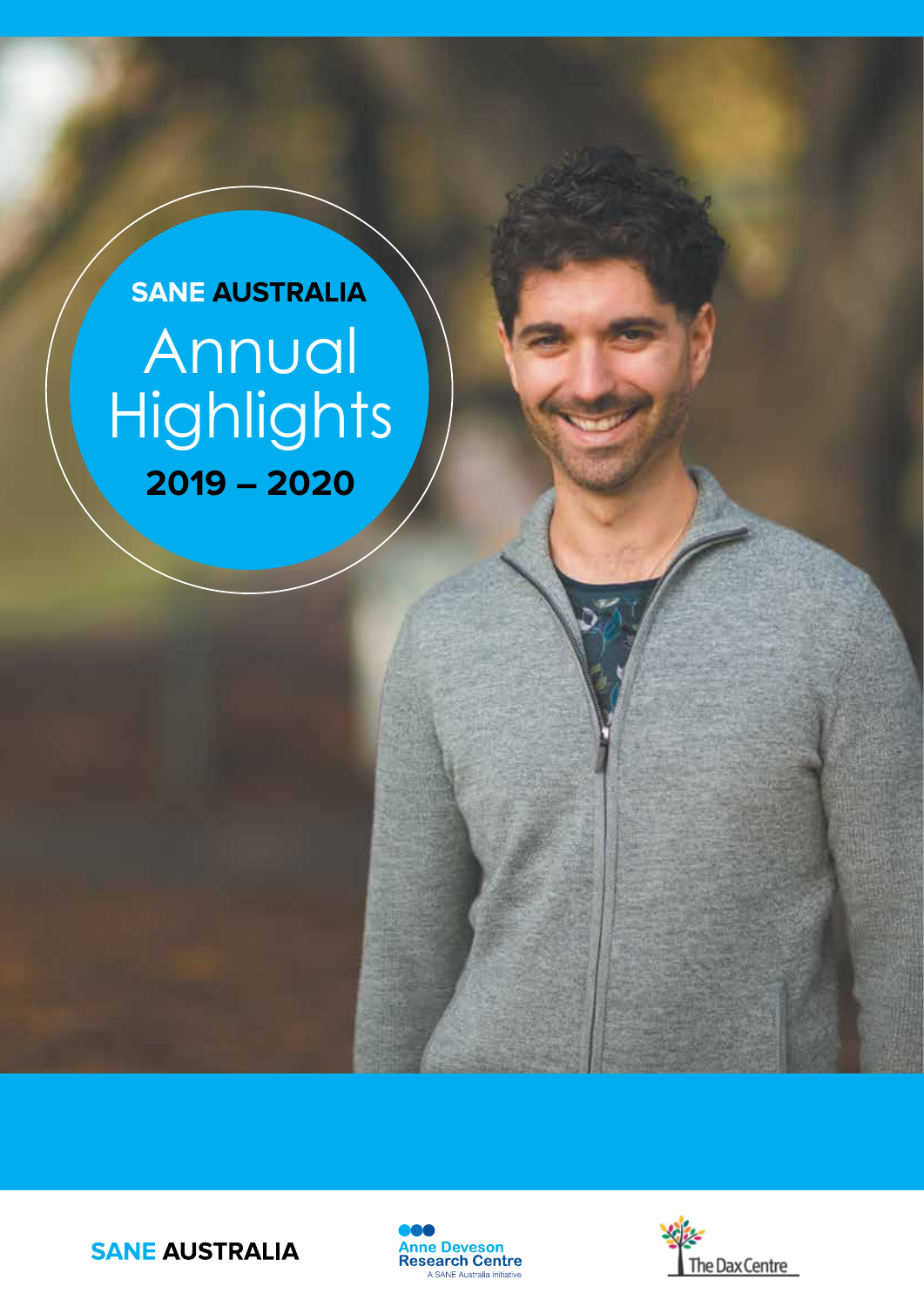## **WELCOMING OUR NEW CHAIR**

The past 12 months have certainly felt like a lifetime, with this year unfolding as one of the most challenging and unpredictable that our nation has seen.

As the country reeled from the devastating impact of the Black Summer bushfires, the world braced itself as the COVID-19 global pandemic spread rapidly. These unprecedented times have seen an extraordinary impact on the mental health of our community, with Australians affected by complex mental health issues reaching out for support and guidance at some of the highest rates we have seen for some time.

I'm proud that our professional and dedicated team at SANE and The Dax Centre rose quickly to meet this significant challenge. Likewise, we saw our philanthropic supporters. generous individuals and corporate partners reach out in support. We also secured additional funding from the Australian and Victorian governments. I am grateful to each and every person who has contributed to this immense effort.

After serving on the Board for the past six years, it's a great honour to take on the role of Chair. I look forward to leading a dedicated team of Board members into next year where we will celebrate SANE's 35th anniversary and set the vision for the future as we welcome our new CEO.

Finally, on behalf of the Board and staff, I extend our gratitude to Jack Heath for his outstanding contribution to SANE since 2012. Jack leaves behind a lasting legacy, and will be remembered for his unwavering dedication in advocating for policy change, research and growth of SANE's support services, making a real and positive difference in the

lives of so many affected by complex mental health issues.

**Lucy Myer**



## **CEO MESSAGE**

This is my last message as CEO of SANE Australia. It comes to you at the end of a torrid year but at a time when I have great hope for our organisation and the people we serve.

We have endured a year like no other. We finished 2019 on a strong note but then started 2020 with the Black Summer bushfires before COVID-19 struck. Thanks to our amazing team and great supporters, we still managed to find new and better ways to help more people dealing with complex mental health issues.

When the COVID restrictions commenced we adapted swiftly to ensure our support services could continue their vital work. Our counsellors moved to a fully remote service, while our broader team, particularly those in Melbourne, powered away from their homes.

While many juggled home schooling, their own isolation and uncertain times, we moved ahead with major initiatives including transforming our support services to the integrated digital platform SANE Support, undertaking the ground-breaking National Stigma Report Card, responding to major reviews including the Productivity Commission Inquiry into Mental Health and the Royal Commission into Victoria's Mental Health System and launching the stunning Child and Mother exhibition at The Dax Centre. At the same time, we further streamlined our business operations and refined our planning cycles and project management.

We launched important suicide prevention initiatives, the You Are Not Alone resource to support the loved ones of people who have attempted suicide and the Better Off With You campaign which we piloted on Sydney's Northern Beaches and the Mackay region in Queensland.

Despite the challenges of FY20, SANE's revenue continued to grow and we started FY21 in a



solid financial position. The \$165k operating deficit recorded for FY20 was due to the implementation of a new revenue accounting standard which required us to adjust some revenue directly to retained earnings and no longer allowed us to defer revenue for many of our grants to match the grant expenditure. Without these adjustments, we would have recorded an operating surplus.

I want to finish by acknowledging the incredible support I have received throughout my last eight years – the Board, our staff and funders for your enduring support.

Most importantly, I acknowledge those who have reached out to SANE for support and guidance, and for those who have so willingly shared their personal stories with our wider community. You are all the reason why we care so deeply about our work and continue to strive harder each and every day to make a real difference for those affected by complex mental health issues.

My very best wishes and heartfelt thanks to our new Chair, Lucy Myer and the Board, the Executive Team and all the staff at SANE. The organisation is well placed for the future under the leadership of new CEO, Rachel Green, as our community comes together to celebrate 35 years of outstanding service to our community. Thank you and farewell, it's been a wonderful ride.

**Jack Heath**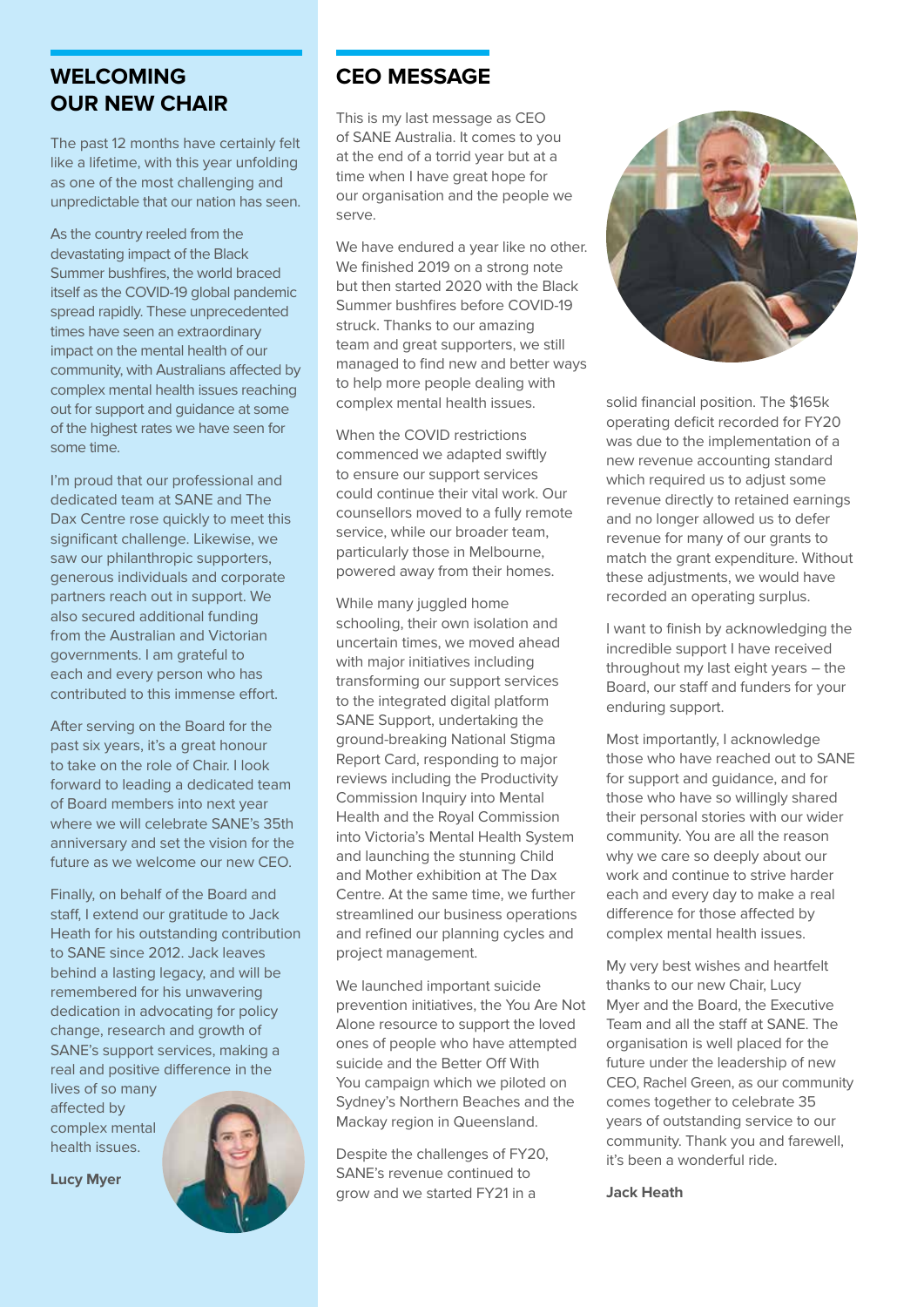## **CEO ANNOUNCEMENT**

**The Board of SANE Australia is delighted to announce that Rachel Green has been appointed to the role of CEO.** 

Rachel brings a wealth of experience across the mental health, not for profit and government sectors, with a passion for championing the voice of people with lived experience.

## **Vision**

An Australia where people affected by complex mental health issues live long and fulfilling lives, free from stigma and discrimination.

While working at the National Mental Health Commission, Rachel worked to develop the Contributing Life Framework and was the author of Australia's first national consumer paid participation policy in 2012. Rachel worked on the design of national initiatives including Partners in Recovery, and the establishment of the National Mental Health

## **Mission**

We make a real difference in the lives of people affected by complex mental health issues through support, research and advocacy.

Commission, and she served on the staff of Federal Health Minister Nicola Roxon. At the Black Dog Institute, Rachel led



large scale translational design and implementation projects, including as Director for the LifeSpan suicide prevention initiative.

## **Values**

Respect + Innovation + Collaboration + Celebration + Responsibility

## **Goals**

- **1. Ensure people affected by complex mental health issues get the support, connection and care they need to live long and fulfilling lives**
- **2. Eliminate stigma and discrimination experienced by people affected by complex mental health issues**
- **3. Amplify SANE's role as an effective and respected leader in addressing complex mental health issues**
- **4. Enhance SANE's capacity and capability to make a real difference for people affected by complex mental health issues**

## **IMPACT AT A GLANCE**

## **Help Centre**

## **7,200 counselling contacts**

across phone, webchat and email – including a new **'book a call' service**

## **Peer Ambassadors**



**70** 

SANE Peer Ambassadors registered across Australia



## **62**

Peer Ambassador public engagements nationally



## Peer Ambassadors engaged in **66 internal opportunities**

for SANE – ranging from social media, blog writing, advisory groups, delivering presentations and training to staff to consulting on program strategy



## Forum membership

**Forums**

**grew by 29.3% from** 16,275 registered members in the previous year to **21,041**



The number of unique visitors **increased by 19%,**  compared to the previous year, with an average of **12,678 per month**



**148,494 posts** were made, representing an increase of **7.5%** on the previous year



**151,137** individual Australians used the forums **– an increase of 31%**

## **Media Centre and StigmaWatch**



SANE was mentioned in the media **997 times** reaching a combined audience of over **7.9 million people**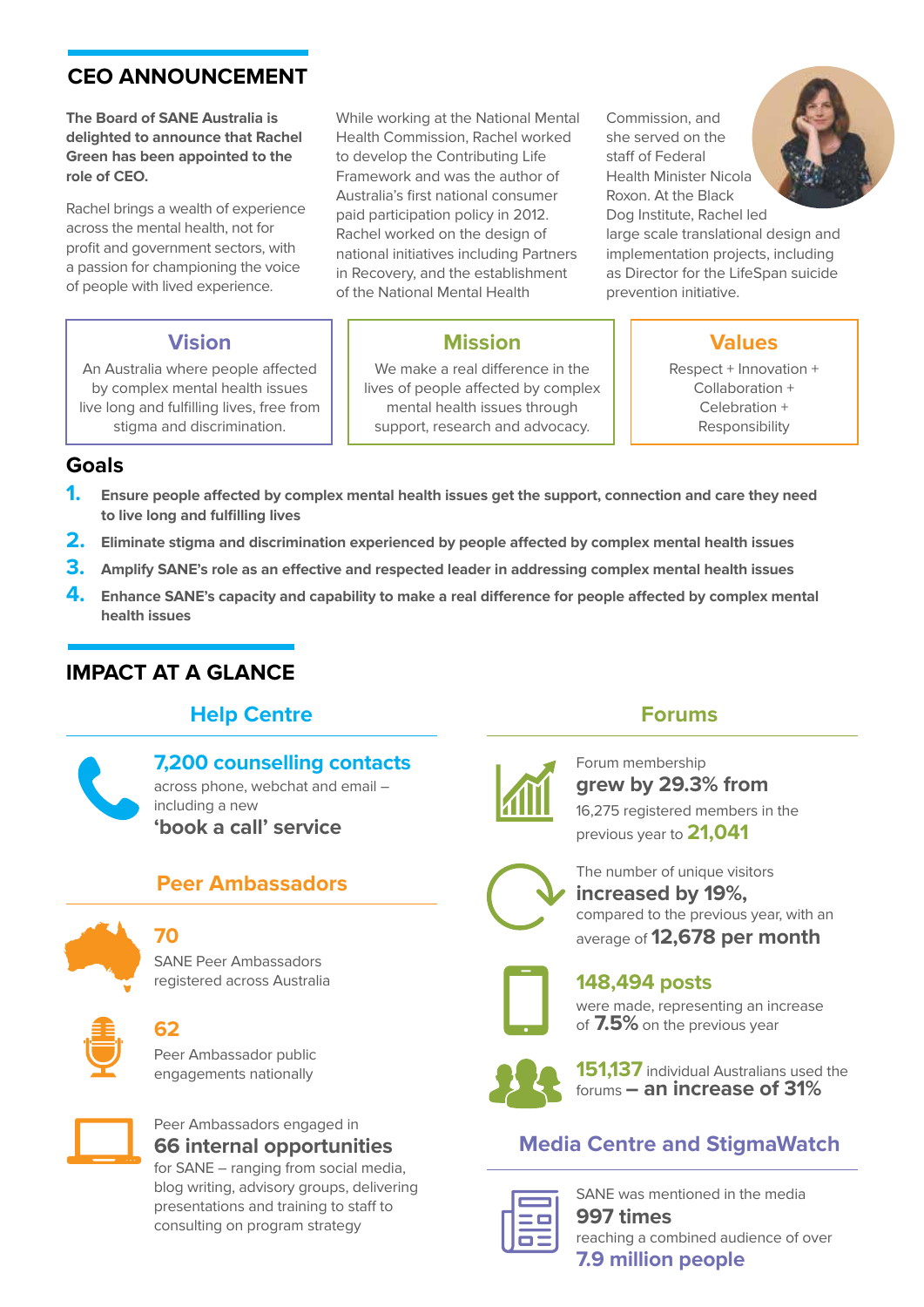

### **SANE SUPPORT**

**This year, SANE Australia has undertaken a comprehensive transformation project to develop a new service model. It is holistic, person centred and trauma-informed and as always, it is a free service for service users.**

Within SANE's new model, existing services are being strengthened and new services trialled. Service users can select the right level of support for their needs, including:

- **• Information and Stories** self-help resources via factsheets, guides and personal stories of hope and recovery at sane.org
- **• Peer Support**  leveraging the strong foundation of SANE Forums and now trialling online peer groups and 1:1 peer support through web chat and phone
- **• Counselling Services** formerly known as the SANE Help Centre, our single session intervention by phone/web chat/email service is expanding to include a multi-session counselling intervention.

SANE Support Director, Sophie Potter, says *'This year we have been in the fortunate position to secure funding from the Australian Government to develop our online one stop shop for service users right around the country. The future of service delivery is to provide a digital offering that reaches the people who need it most. I'm excited to launch our new look website later this year so more people can access our services.'* 

*…You've contributed positively to my mental health and my overall wellbeing. You supported me in times of distress. You've uplifted me and obviously you've empowered me to improve my life and improve my sense of self. It's been a real blessing to my life.*

> **2020 SANE Help Centre Evaluation**

### **MEDIA CENTRE AND StigmaWatch**

**The SANE Australia Media Centre provides information, guidance, expert comments and referrals for lived experience perspectives to support media professionals and encourage the accurate reporting of mental illness and suicide.** 

Our CEO, Jack Heath wrote an opinion piece about the impact of COVID-19 lockdown restrictions on mental ill-health. This piece was syndicated Australia wide across 85 publications.

SANE heavily supported the ABC's "Your Mental Health" campaign with input from our Peer Ambassadors and Hocking Fellow in four programs throughout the month.

SANE Australia's well-established StigmaWatch program promotes responsible reporting of mental ill health and suicide in the Australian media. Anyone with concerns about media coverage that stigmatises mental ill health or reports suicide

irresponsibly can report the item to StigmaWatch online at www.sane.org/stigmawatch.

COVID-19 had a significant impact on the number of StigmaWatch reports received and we received 381 reports from our StigmaWatcher community comprising more than 5200 members, 34% less than the previous financial year.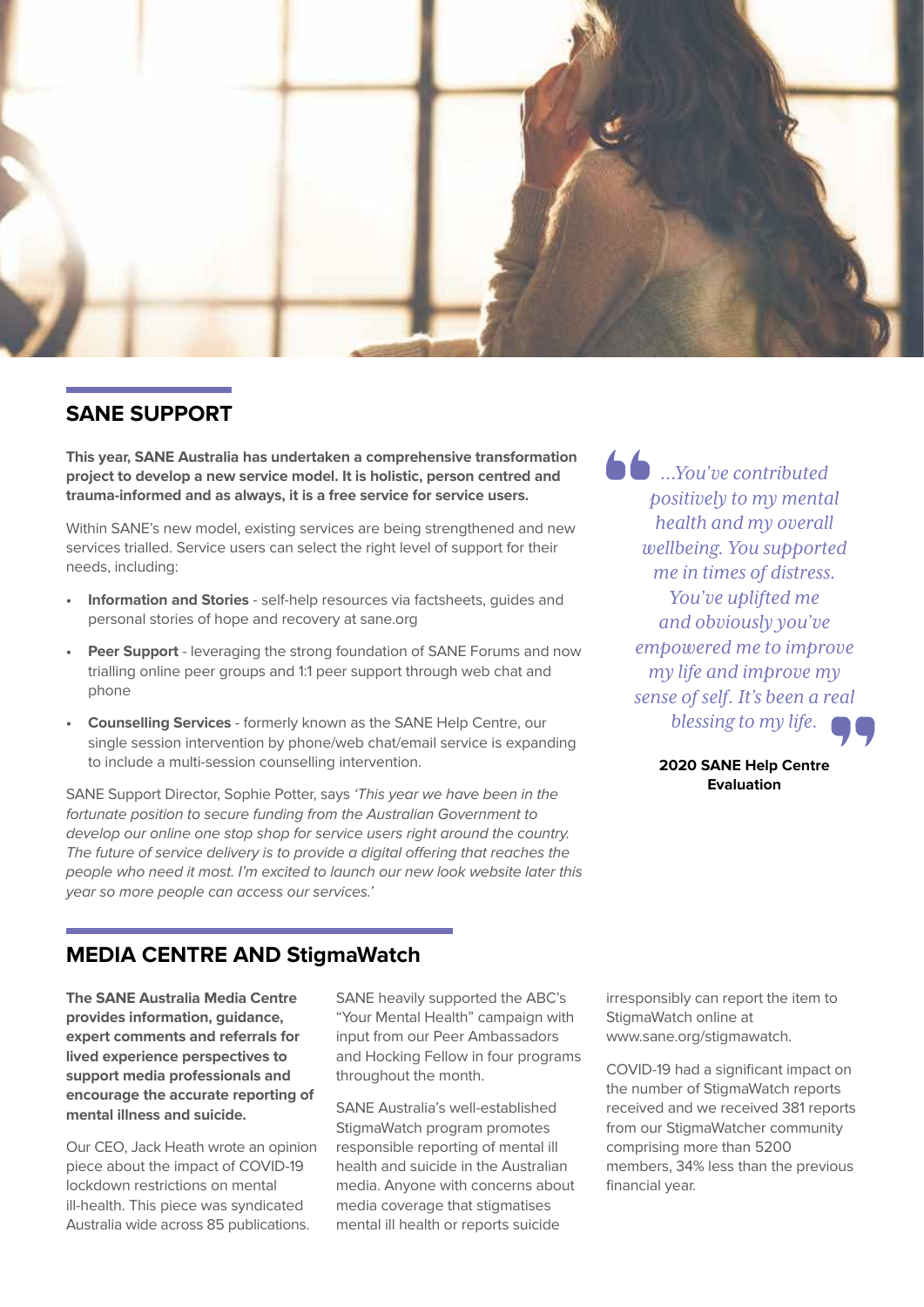## **ADVOCACY**

**Advocacy at SANE involves translation of the lived experience of complex mental health issues to reduce stigma and discrimination, as well as addressing existing policy and service gaps. Our advocacy is informed by the experiences of our service users, Peer Ambassadors and research undertaken through the Anne Deveson Research Centre.**

2019/2020 has been a landmark year for public policy processes, with SANE making substantial contributions and representations to both the Productivity Commission Inquiry into Mental Health and the Royal Commission into Victoria's Mental Health System. Reports from both of these public inquiries have heavily referenced SANE's

submissions. SANE has also supported the design of the Adult Community Mental Health Centres trial and provided thought leadership and expert advice through a number of other Advisory Committees and consultation processes.

This year we have also lodged 30 submissions in response to a range of issues such as housing and homelessness, human rights, review of the Medicare Benefits Schedule, physical health, aged care, workplace mental health and the COVID-19 pandemic.

To maximise our impact, we have also collaborated with other organisations and campaign coalitions who can help us fulfil our mission to make a

real difference in the lives of people affected by complex mental health issues including:

- Mental Health Leaders Group
- The Equally Well Alliance
- The Mentally Healthy Workplace Alliance and the National Workplace Initiative
- Everybody's Home
- Raise the Rate
- Caring Fairly
- Suicide Prevention Australia's Policy Network
- Mental Health Australia's Policy Forum
- Joint Statement on LGBTIQ Mental Health
- **Community Council for Australia**

## **Peer Ambassador Program – A year in review**

• Ongoing relationship with major program funder, Janssen. Jenni Forbes and her mother presented and participated in a panel discussion at Janssen's internal staff conference on challenges around short- and long-term treatment options for schizophrenia.

*Jenni's story gave a lot of insight into the impact of stigma and the brokenness of our mental healthcare system.*

#### **Janssen Staff Member**



- Targeted recruitment of 12 new Peer Ambassadors with a focus on increasing our representation of men, people who identify as LGBTIQ, people from CALD backgrounds, and people with schizophrenia on the program.
- Comprehensive internal initiatives including the National Stigma Report Card Steering Committee comprising of a team of five Peer Ambassadors who provided regular input and collaboration throughout the project and establishment of a Lived Experience Advisory Committee including five SANE Peer Ambassadors for the SANE Support Transformation Project.
- A Public Participation Policy for lived experience was designed, consulted and disseminated in collaboration with Peer Ambassadors and SANE team members.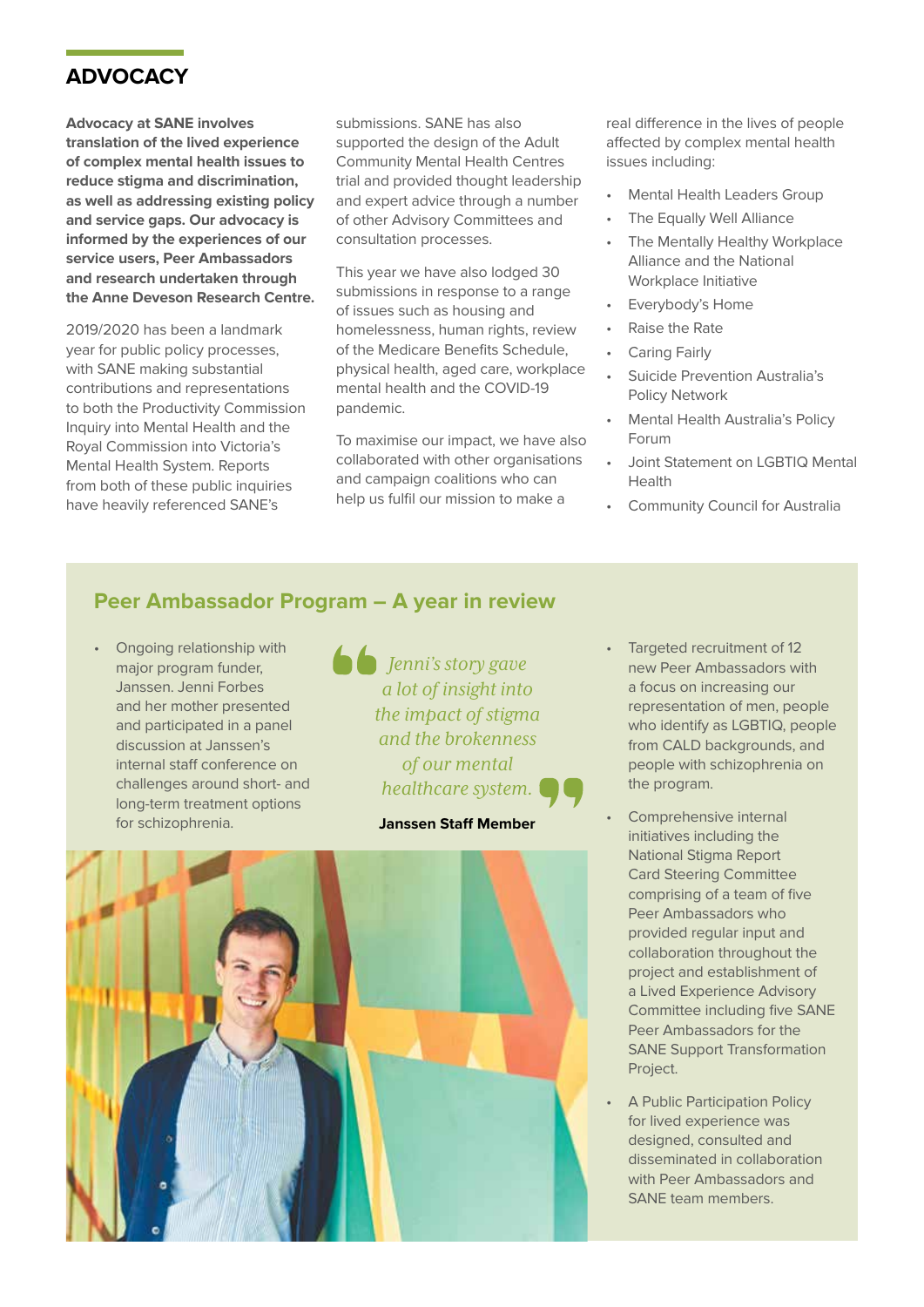### **RESEARCH**



The *National Stigma Report Card*  is the flagship project of the ADRC and explores how stigma and discrimination affect people living with complex mental health issues. Almost 2,000 people took part in the *Our Turn to Speak* survey, the results of which inform the *National Stigma Report Card*.

**SANE Australia's research efforts are delivered through the Anne Deveson Research Centre (ADRC), which was launched in 2018.** 

**The ADRC undertakes practical research that informs our advocacy and support services and drives policy change to produce better social outcomes for Australians affected by complex mental health issues.**

In October 2020, we launched the findings from this first round of research, which speak to a pervasive pattern of stigma and discrimination that negatively affects the lives of Australians living with complex mental health issues. We have developed 45 recommendations for action based on the findings, directly informed by what survey participants believe most needs to change to reduce stigma and discrimination.



#### **Hocking Fellowship Program**

The Hocking Fellowship Program provides opportunities for recipients to undertake an investigative project into their preferred area of interest within the field of complex mental health.

Two Hocking Fellowships were awarded this year to:

**Liz Everard (Hocking Fellow 2019- 2020)** – Liz is seeking to understand

therapeutic farms in the United States and Ireland, and to explore whether this model of care could be provided in Australia. Therapeutic farms offer a variety of accommodation options, treatment and a full continuum of care for adults living with complex mental health issues.

**Alison Salisbury (Hocking Community Award 2019-2020)** – Alison is learning more about the lived experience of carers, with a view to her research findings supporting the introduction of best practice community-based carer support services throughout Australia.

## **Better off** with you.

SANE launched the pilot suicide prevention initiative *Better Off With You* in January. This innovative, evidence-informed campaign included a rigorous research and evaluation component to ensure safety, measure impact and inform national suicide prevention activities.

Importantly, *Better Off With You* drew on the power of peer-to-peer storytelling – sharing the experiences of individuals who have had suicidal thoughts and survived suicide attempts, to reach people in the community who are contemplating suicide.

The pilot was supported by funding from the Australian Government Department of Health and delivered in partnership with two Primary Health Networks: Northern Sydney PHN and Northern Queensland PHN.

*Better Off With You* received

Suicide Prevention Australia's 2020 LiFE Media Award.

## **YOU ARE NOT ALONE**

SANE also created the *You Are Not Alone* website, which provides information and tools for carers at all stages of supporting someone who has attempted suicide, or is at risk of doing so.

It was the final product of the Better Support project, in which more than 750 people took part in an online survey and 32 people who

had cared for someone after they had attempted suicide participated in interviews as part of the initial research phase.

As we grapple with the uncertainty of COVID-19, and the increased risk of suicide attempts due to deteriorating economic circumstances, these resources and tools have never been more vital.

This project was funded by the Grenet Merrin Foundation and The Ian Potter Foundation, delivered with research partners University of New England and University of Sydney, and disseminated locally by Brisbane North Primary Health Network and Country South Australia Primary Health Network.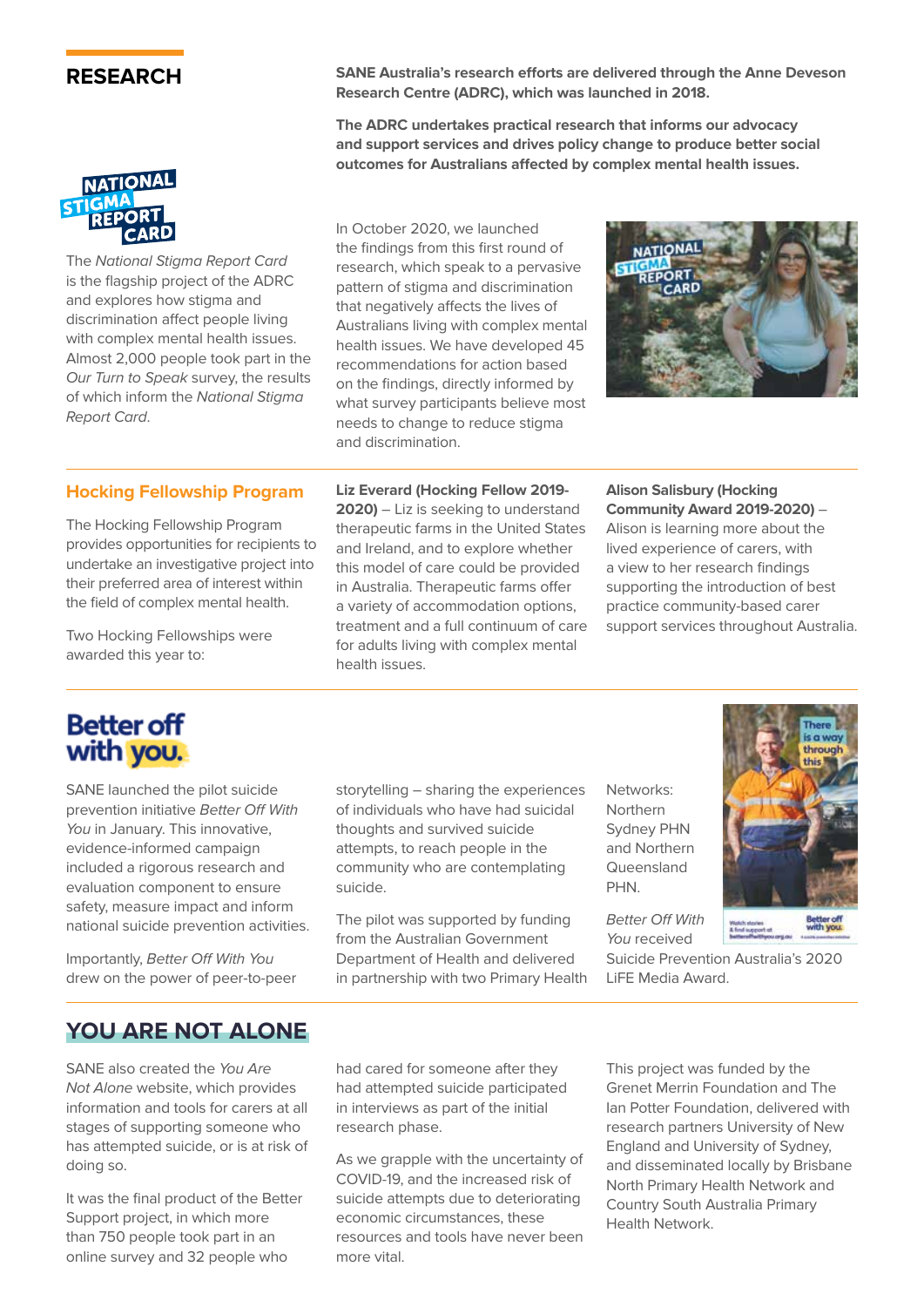#### **Other research**

The ADRC also saw the finalisation of research supported by Janssen to understand the role of shared decision-making in supporting people living with schizophrenia spectrum disorders to make decisions regarding their own care.

The ADRC team also provides valued monitoring and evaluation of projects across SANE's portfolio.

# The Dax Centre

**It has been an exciting period of continued growth for The Dax Centre. Located at Melbourne University, Dax provides artists with lived experience of mental health issues opportunities for creative expression while fostering social change by expanding the public's awareness and breaking down stigma through art.** 

Our anti-stigma and mental health awareness educational and artistic activities reached more people than ever before and we worked with a range of new and emerging artists.

Our annual visitor numbers have now grown to over 7,000 each year. Our Dax education programs continue to reduce stigma with 92% of teachers who attended an education program reporting that our programs have encouraged their students to have more empathy towards people living with mental illness. Our partnership with the The Melbourne School of Psychological Sciences also grew with over 1,500 students engaging with the new education program.

Our exhibitions continued to offer opportunities for artists and new experiences for audiences. We collaborated with Arts Access Victoria on the 'Formation' exhibition celebrating over sixty years of expression and creativity.

Our exhibition and residency program, From Heart and Mind, was a highlight and showcased the work of eleven artists with a diverse range of lived experiences. This exhibition was the second in a pilot series supported by The Vizard Foundation. An evaluation of the program found that the participating artists experienced feeling a greater sense of confidence, self-worth, a sense of pride and achievement.



Paul Henry speaking at the opening night of Formation, 2019, The Dax Centre, Artwork on wall by Adam Knapper. Photo credits: Jacqui Shelton

*It [the exhibition] came at a time where I had no self-esteem or respect in my own work and people putting me forward and saying there was value to my work to be exhibited restored love and meaning to my practice.*

#### **Brianna, Artist in Residence**

While the COVID-19 pandemic meant we had to close our gallery doors in March 2020 we have still continued to support people with lived experience of mental health issues through art. This support included a series of online art workshops to engage with people living in regional Victoria and new online exhibitions and experiences.



Opening night for 'From Heart and Mind' Exhibition.

*I deeply thank you for the opportunity to exhibit my work in From Heart and Mind and for the work The Dax Centre has done during this pandemic to continue sharing art and supporting artists.*

**Jac, Artist in Residence**

Opening night for 'From Heart and Mind' Exhibition. Artwork on wall by Jac Gelbart.